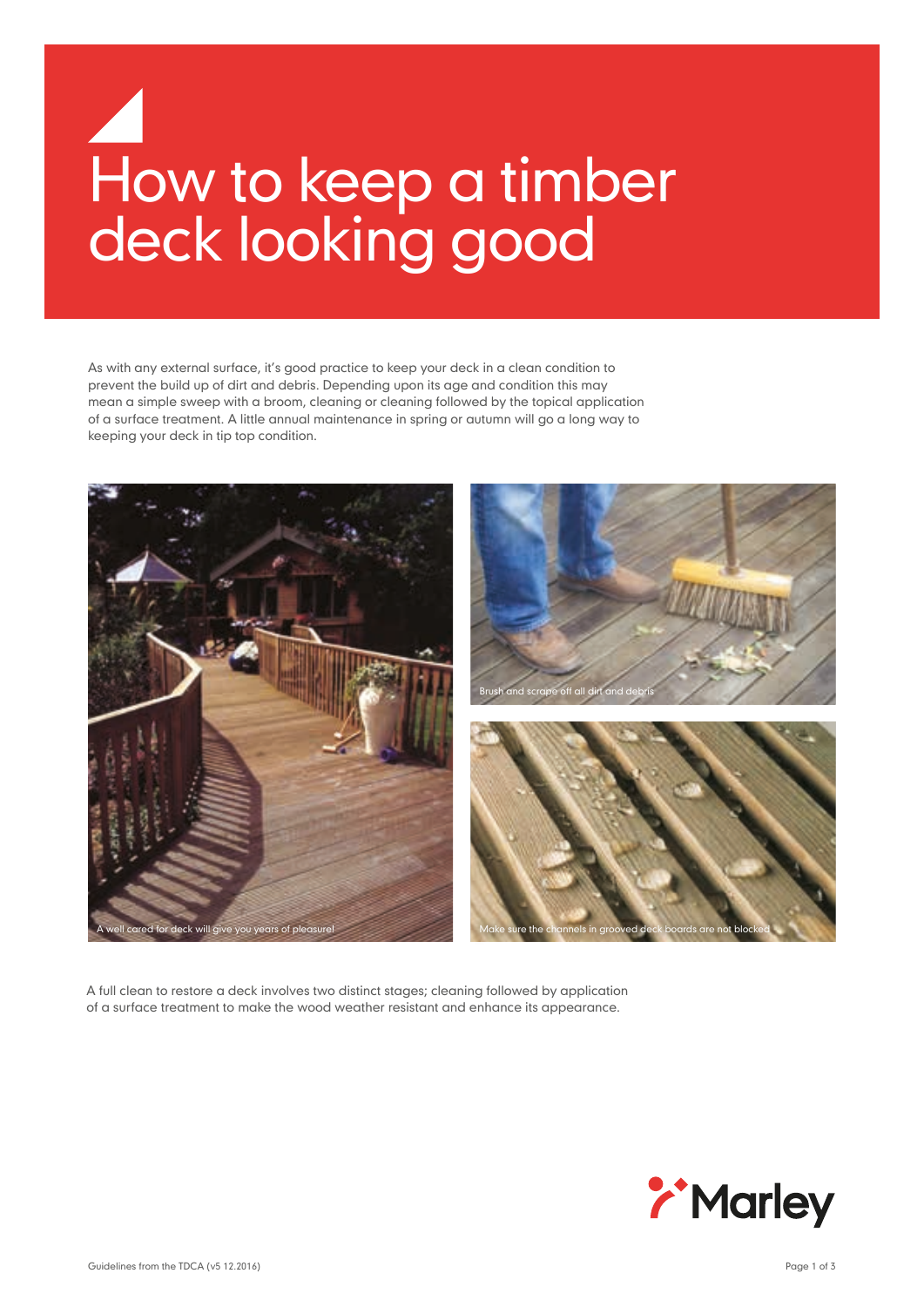

This can require a bit of effort, so role up your sleeves and get stuck in! If you prefer, hire in professional help from a DeckMark® approved installer and sit back and relax while they do the work for you. Visit the TDCA website to find DeckMark® accredited installers.

Give the surface a really good brush with a long handled, stiff broom and scrape off any dirt or debris that is stuck to the surface. You can buy brooms specifically designed for decking. Remember, grooves in deck boards are there to help drain surface water so make sure the channels stay clear.

If the deck is just discoloured, applying a solution of household soap and good scrubbing may be all it needs. For large decks, use a power washer to clear away dirt and the effects of weathering but take care not to damage the wood – see CAUTION note.

To deal with mildew, badly faded or stained wood or grease marks from the BBQ, it is best to use a product made specifically for cleaning and restoring decks. These are generally rolled or brushed evenly over the surface and, after waiting for the specified time, the surface is scrubbed and then rinsed with clean water.

All traces of a previous paint or stain should be removed by scraping, sanding or using a product made especially for stripping coatings from wood. When using deck cleaning or stripping products always follow the manufacturer's instructions.



Strip off any old coating before redecorating the deck – you might like the look of the wood you reveal.





Before... **Before... Before... Before... Before... Before... BEFORE 2018** 

## **CAUTION**

Take care when using a pressure washer so as not to damage the surface of the deck. Don't use the lance too close to the deck surface and set the pressure to the minimum level. Alternatively, use an attachment especially designed for cleaning decks but still exercise caution and keep the head moving to avoid causing damage.